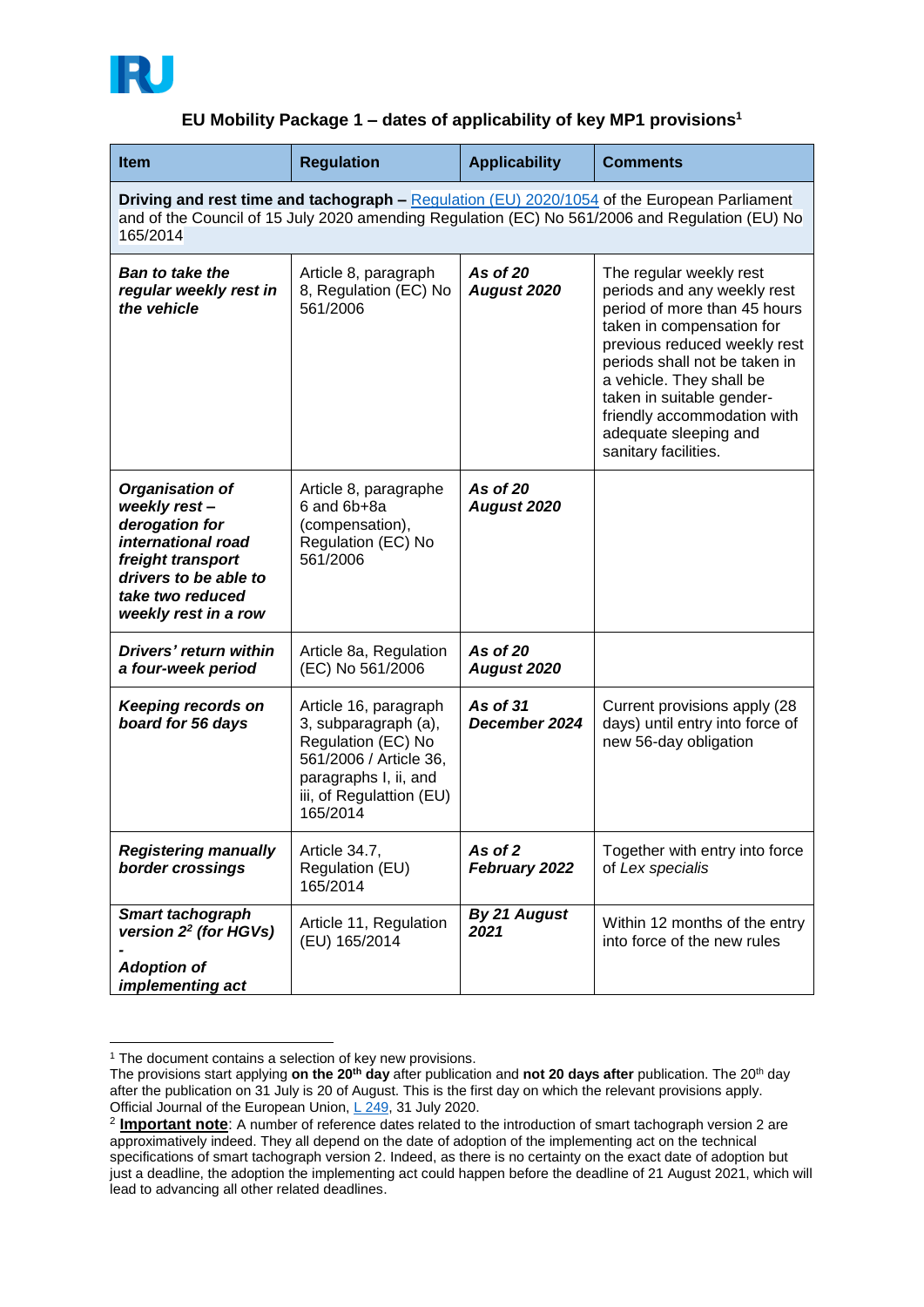

| <b>Smart tachograph</b><br>version 2 (for LCVs) -<br><b>Adoption of</b><br>implementing act                                                              | Article 11, Regulation<br>(EU) 165/2014                    | By 21 February<br>2022                                                     | Within 18 months of the entry<br>into force of the new rules                                                                                                                                                                                                                                       |
|----------------------------------------------------------------------------------------------------------------------------------------------------------|------------------------------------------------------------|----------------------------------------------------------------------------|----------------------------------------------------------------------------------------------------------------------------------------------------------------------------------------------------------------------------------------------------------------------------------------------------|
| <b>Smart tachograph 2</b><br>mandatory on all new<br>vehicles                                                                                            | Article 8.1, Regulation<br>(EU) 165/2014                   | By 21 August<br>2023                                                       | To ensure a smooth<br>introduction of smart<br>tachograph 2 in fleets, the<br>industry expects that it is<br>placed on the market 6-9<br>months before 20 August<br>2023.                                                                                                                          |
| Smart tachograph 2<br>(SM2) - Retrofit of<br>analogue and digital<br>tachographs for<br><i>international</i><br>transports                               | Article 3, paragraph<br>4, Regulation (EU)<br>165/2014     | No later than 31<br>December 2024                                          | Industry considers the period<br>short and extremely<br>demanding. May cause<br>capacity bottleneck at<br>workshops. High costs are<br>expected to arise with the<br>retrofit of analogue<br>tachographs.                                                                                          |
| <b>Smart tachograph 2</b><br>(SM2) - Retrofit of<br>vehicles operating<br>internationally and<br>equipped with version<br>one of the smart<br>tachograph | Article 3, paragraph<br>4a, Regulation (EU)<br>165/2014    | No later than 20<br>August 2025                                            |                                                                                                                                                                                                                                                                                                    |
| <b>Smart tachograph 2</b><br>(SM2) in LCVs (2.5 -<br>3.5 tonnes) operating<br>internationally                                                            | Article $2(1)(aa)$ ,<br>Regulation (EC) No<br>561/2006     | 1 July 2026                                                                | Own account LCVs are<br>exempted - Article 3(ha)                                                                                                                                                                                                                                                   |
| <b>Smart tachograph</b><br>version 2 - Obligation                                                                                                        | Article 9, paragraph                                       | By 21 August                                                               | Three years after the                                                                                                                                                                                                                                                                              |
| for Member States to<br>equip their control<br>authorities with<br>remote early<br>detection equipment<br>for road side checks                           | 2, Regulation (EU)<br>165/2014                             | 2024                                                                       | implementing act on smart<br>tachograph version 2 (HGVs)                                                                                                                                                                                                                                           |
| <b>Coach tourism</b><br>specific derogations -<br><b>EC report to EP and</b><br><b>Council</b>                                                           | Article 8, paragraph<br>9a, Regulation (EC)<br>No 561/2006 | EC report to EP<br>and Council -<br>No later than 21<br><b>August 2022</b> | The Commission shall<br>evaluate and report to<br>Parliament and to the<br>Council on whether more<br>appropriate rules for drivers<br>engaged in occasional<br>services of carriage of<br>passengers, as defined in<br>point 4 of Article 2 of<br>Regulation (EC) No<br>1073/2009 can be adopted. |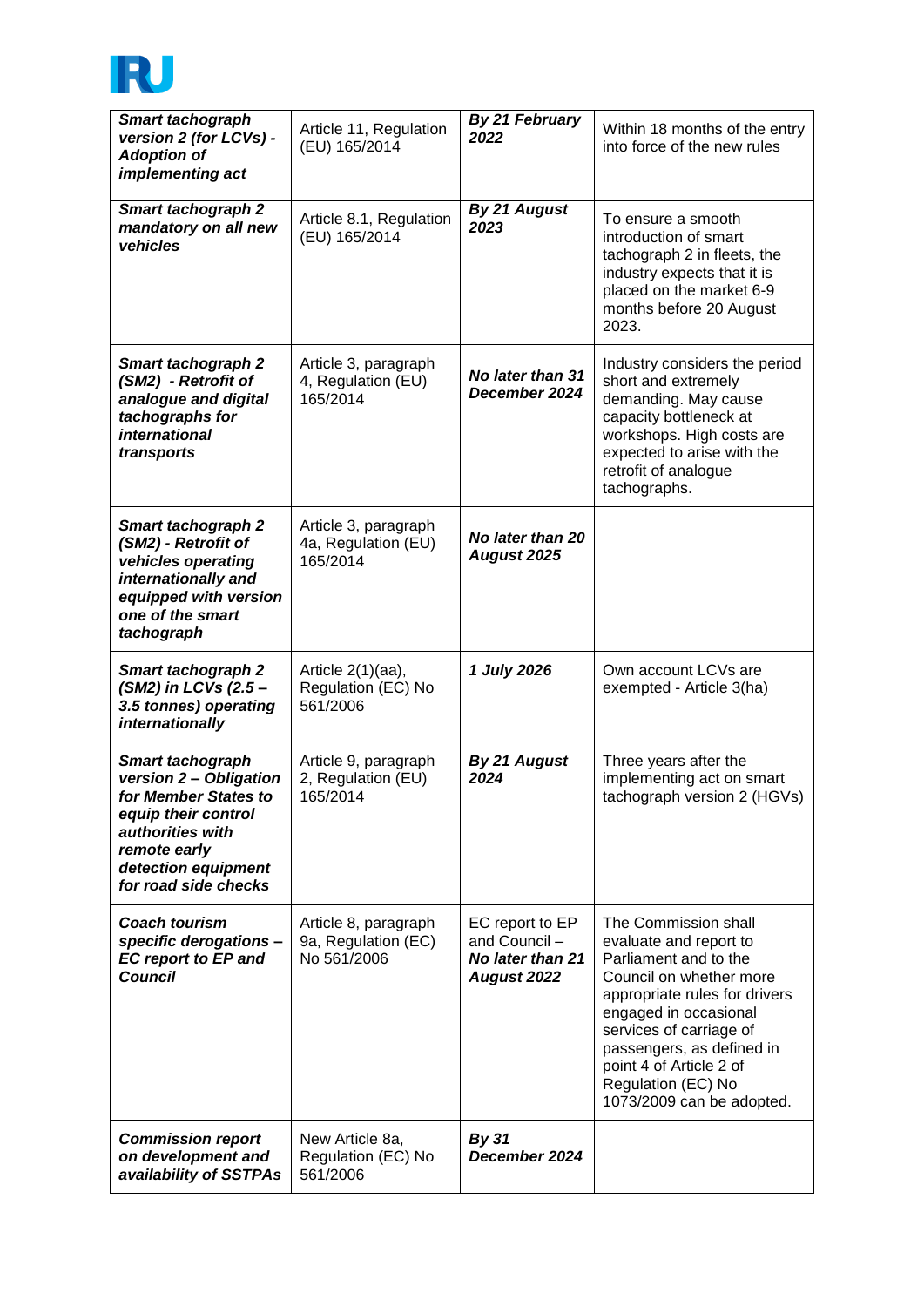

1

| and list of measures<br>to increase number<br>and quality                                                                                                                                                                                                 |                                                                                                                                                    |                                                                                                                                                                                                                                                                                                                                                                                                                                                                                               |                                     |
|-----------------------------------------------------------------------------------------------------------------------------------------------------------------------------------------------------------------------------------------------------------|----------------------------------------------------------------------------------------------------------------------------------------------------|-----------------------------------------------------------------------------------------------------------------------------------------------------------------------------------------------------------------------------------------------------------------------------------------------------------------------------------------------------------------------------------------------------------------------------------------------------------------------------------------------|-------------------------------------|
| <b>Commission report</b><br>on autonomous<br>driving and, if need<br>be, legislative<br>proposal to amend<br><b>Regulation</b>                                                                                                                            | New Article 9a,<br>Regulation (EC) No<br>561/2006                                                                                                  | <b>By 31</b><br>December 2025                                                                                                                                                                                                                                                                                                                                                                                                                                                                 |                                     |
| Access to profession (passenger & freight) and access to market (freight) - Regulation (EU)<br>2020/1055 of the European Parliament and of the Council of 15 July 2020 amending Regulations<br>(EC) No 1071/2009, (EC) No 1072/2009 and (EU) No 1024/2012 |                                                                                                                                                    |                                                                                                                                                                                                                                                                                                                                                                                                                                                                                               |                                     |
| <b>Applicability of new</b><br>access to profession<br>and market rules                                                                                                                                                                                   | Article 4 of the new<br>Regulation (EU)<br>2020/1055                                                                                               | 21 February<br>2022                                                                                                                                                                                                                                                                                                                                                                                                                                                                           | 18 months after entry into<br>force |
| <b>Applicability of new</b><br>rules to operators<br>using $LCVs > 2.5$<br>tonnes and $<$ 3.5<br>tonnes in<br>international traffic                                                                                                                       | Article 1, paragraph<br>4, aa) and Article 23,<br>paragraph 2,<br>Regulation 1071/2009<br>$+$ Art. 1, para 5 ca) of<br><b>Regulation 1072/2009</b> | 21 May 2022                                                                                                                                                                                                                                                                                                                                                                                                                                                                                   | 21 months after entry into<br>force |
| <b>Enlarged EC</b><br>reporting on number<br>of authorisations<br>issued (including<br><b>LCVs and breakdown</b><br>by passenger, freight,<br>below 3.5 tonnes)                                                                                           | Article 26, paragraph<br>1, b), Regulation<br>1071/2009                                                                                            | 21 May 2022                                                                                                                                                                                                                                                                                                                                                                                                                                                                                   | 21 months after entry into<br>force |
| <b>EC</b> report on<br>administrative<br>cooperation between<br><b>Member States</b>                                                                                                                                                                      | Article 26, paragraph<br>3 (new), Regulation<br>1071/2009                                                                                          | <b>Expected</b><br>around<br>February 2024                                                                                                                                                                                                                                                                                                                                                                                                                                                    | 36 months after entry into<br>force |
| <b>EC</b> first evaluation of<br>implementation of<br><b>Regulation 1071</b>                                                                                                                                                                              | Article 26, paragraph<br>5 (new), Regulation<br>1071/2009                                                                                          | By 21 August<br>2023                                                                                                                                                                                                                                                                                                                                                                                                                                                                          | 3 years after entry into force      |
| <b>Member States and</b><br><b>EC</b> reporting<br>obligations                                                                                                                                                                                            | Article 17 of<br><b>Regulation 1072/2009</b>                                                                                                       | By 31 March every second year - Member<br>States report to EC on number of hailers'<br>licences + number of certified true copies +<br>number of driver attestations <sup>3</sup> - to start 21<br>months after entry into force = $20$ May 2022<br>Member States' National enforcement strategy<br>forwarded to $EC - two years$ after entry into<br>force = by 21 August $2022 +$ subsequently 31<br>March every year report/info on enforcement<br>operations + number of vehicles checked |                                     |

 $3$  This obligation already within the current Regulation. There is only one an additional reference to the deadline of 31 March of every second year and a change of frequency for reporting on driver attestations. *The important change however is that for the reporting period starting as of 20 May 2022, additional information on LCVs needs to be included.*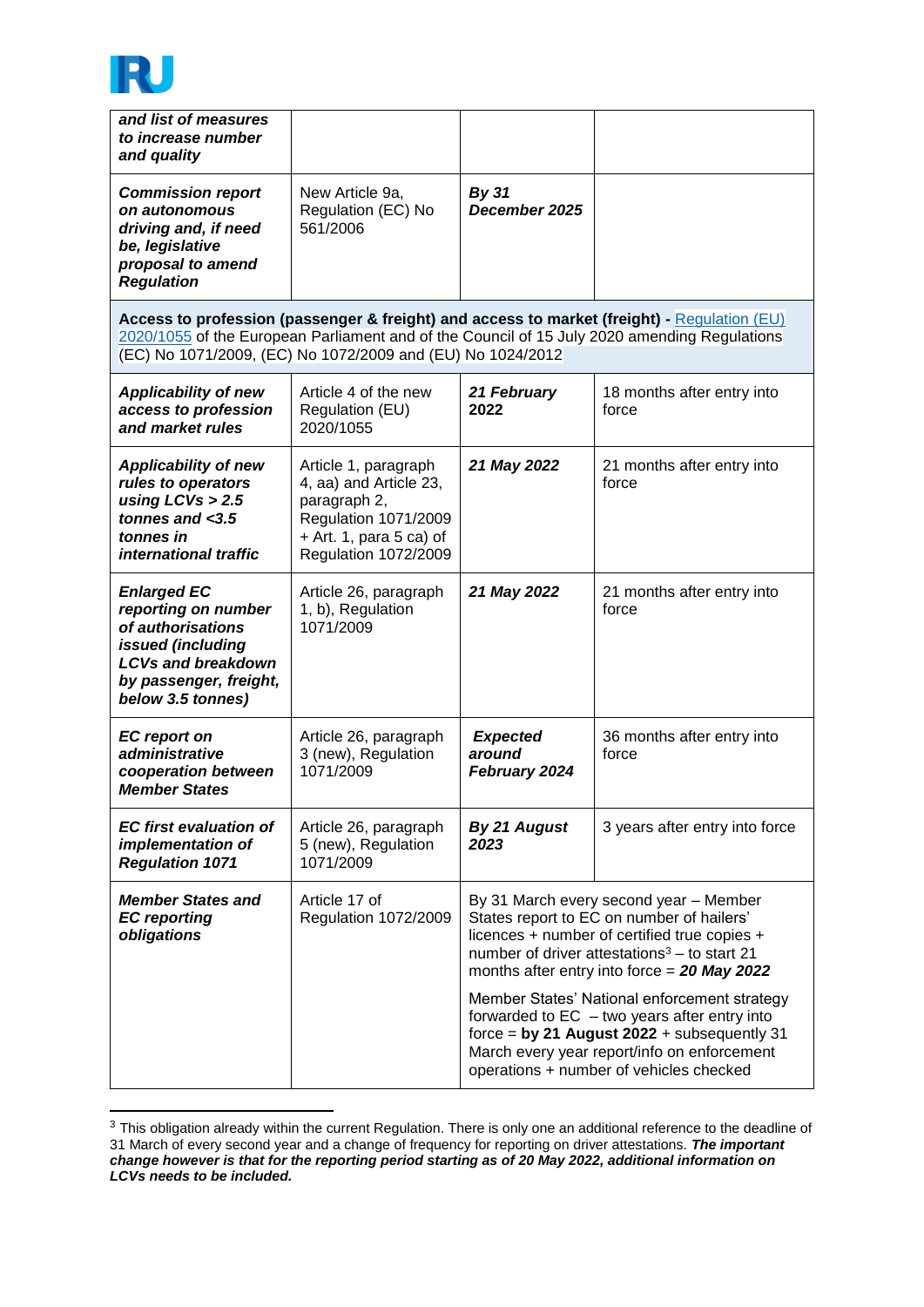

|                                                                                                                                                                                                                                                                                                                                                                                          |                                         | EC evaluation of the implementation of<br>Regulation 1072/2009, including amendments to<br>Article 8 (i.e. derogation for intl. freight transport;<br>ban on rest in the cabin) $-3$ years after entry<br>into force = by 21 August 2023<br>EC report on the state of the Community market<br>$-$ four years after entry into force = by 21<br>August 2024                                                                                               |                                                                                                                                                                                                                                                                                                                                         |
|------------------------------------------------------------------------------------------------------------------------------------------------------------------------------------------------------------------------------------------------------------------------------------------------------------------------------------------------------------------------------------------|-----------------------------------------|----------------------------------------------------------------------------------------------------------------------------------------------------------------------------------------------------------------------------------------------------------------------------------------------------------------------------------------------------------------------------------------------------------------------------------------------------------|-----------------------------------------------------------------------------------------------------------------------------------------------------------------------------------------------------------------------------------------------------------------------------------------------------------------------------------------|
|                                                                                                                                                                                                                                                                                                                                                                                          |                                         | By 14 months after the adoption of an<br>implementing act on a common formula for<br>calculating the risk rating as referred to in Article<br>9(1) of Directive 2006/22/EC, the Commission shall<br>adopt implementing acts, specifying the<br>functionalities that allow for the data referred to in<br>points (g), (h) and (i) of the first subparagraph of<br>paragraph 2 to be made available to the competent<br>authorities during roadside checks |                                                                                                                                                                                                                                                                                                                                         |
| Roadside checks-<br><b>ERRU</b> data on<br>registration plates,<br>number of employees<br>and risk rating to be<br>available to enforcers<br>at the roadside                                                                                                                                                                                                                             |                                         | <b>By 2 August</b><br>2023                                                                                                                                                                                                                                                                                                                                                                                                                               | No later than 12 months from<br>the entry into force of the<br>implementing act, specifying<br>the functionalities that allow for<br>the new data below to be<br>made available to the<br>competent authorities during<br>roadside c<br>New data to be included in<br>ERRU: registration plates;<br>number of employees; risk<br>rating |
| Enforcement and Lex specialis (posting) - Directive (EU) 2020/1057 of the European Parliament<br>and of the Council of 15 July 2020 laying down specific rules with respect to Directive 96/71/EC and<br>Directive 2014/67/EU for posting drivers in the road transport sector and amending Directive<br>2006/22/EC as regards enforcement requirements and Regulation (EU) No 1024/2012 |                                         |                                                                                                                                                                                                                                                                                                                                                                                                                                                          |                                                                                                                                                                                                                                                                                                                                         |
| <b>Entry into force of</b><br>Lex specialis                                                                                                                                                                                                                                                                                                                                              | Article 10                              | 31 July 2020                                                                                                                                                                                                                                                                                                                                                                                                                                             | Already in force                                                                                                                                                                                                                                                                                                                        |
| Applicability of the<br>new Lex specialis<br>rules                                                                                                                                                                                                                                                                                                                                       | Article 9                               | 2 February<br>2022                                                                                                                                                                                                                                                                                                                                                                                                                                       |                                                                                                                                                                                                                                                                                                                                         |
| <b>Commission</b><br>Implementing act on<br>the functionalities of<br><b>IMI's public interface</b>                                                                                                                                                                                                                                                                                      | Article 1, para 16, Lex<br>specialis    | <b>By 2 February</b><br>2021                                                                                                                                                                                                                                                                                                                                                                                                                             |                                                                                                                                                                                                                                                                                                                                         |
| <b>Exemption for</b><br>bilateral transport<br>applicable to freight<br>transport                                                                                                                                                                                                                                                                                                        | Article 1, pargraph 3,<br>Lex specialis | From 2<br>February 2022                                                                                                                                                                                                                                                                                                                                                                                                                                  | 2 February 2022 is the date<br>from which drivers are<br>required, pursuant to Article<br>34(7) of Regulation (EU) No<br>165/2014, to record border<br>crossing data manually.                                                                                                                                                          |
|                                                                                                                                                                                                                                                                                                                                                                                          |                                         |                                                                                                                                                                                                                                                                                                                                                                                                                                                          | The exemptions applies until<br>smart tachograph version 2                                                                                                                                                                                                                                                                              |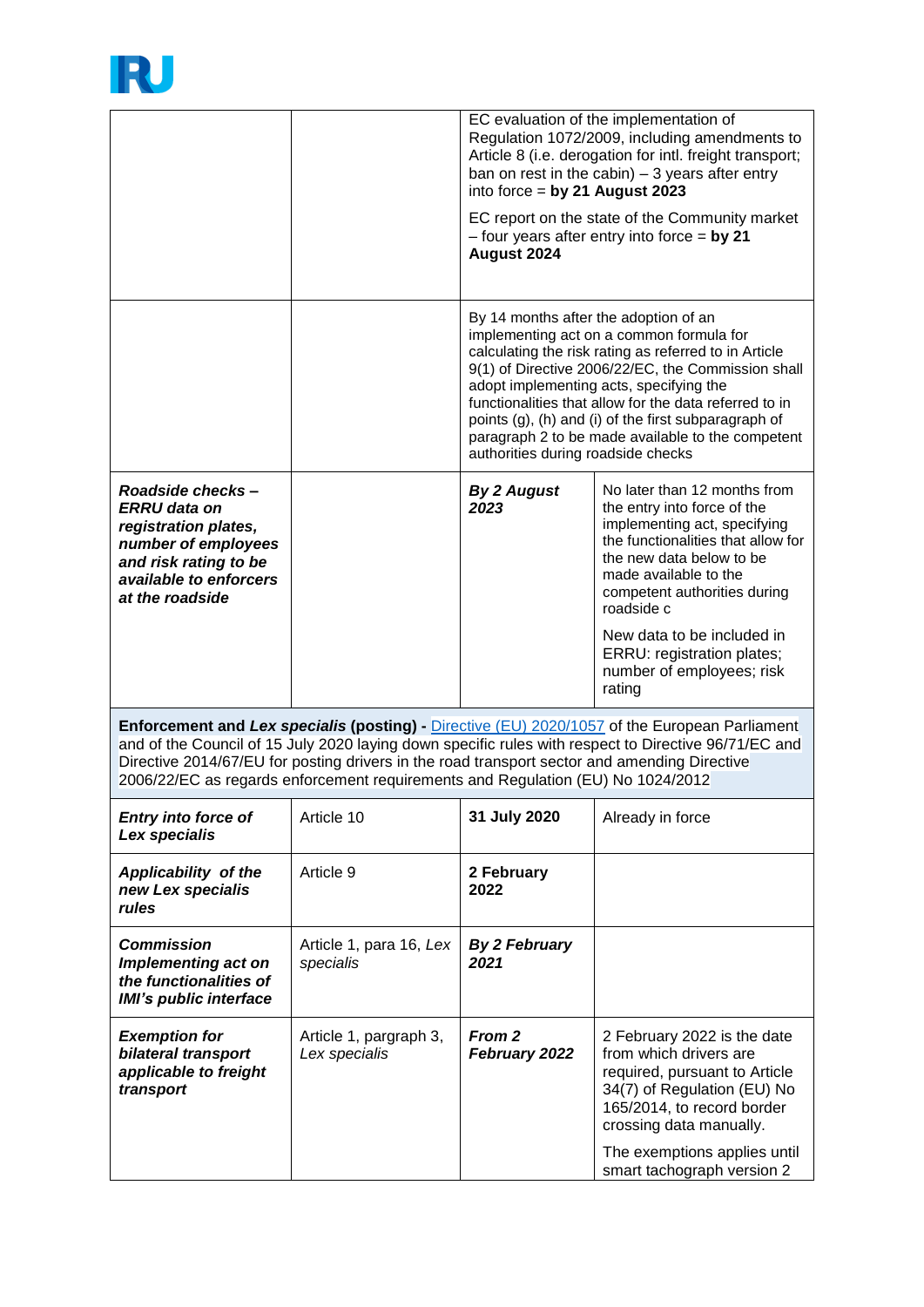

-

|                                                                                                                                                                                 |                                                                                 |                                     | becomes mandatory. After<br>that date, it can be used only<br>by drivers driving vehicles<br>equipped with smart<br>tachographs version 2.                                                                                                                                                    |
|---------------------------------------------------------------------------------------------------------------------------------------------------------------------------------|---------------------------------------------------------------------------------|-------------------------------------|-----------------------------------------------------------------------------------------------------------------------------------------------------------------------------------------------------------------------------------------------------------------------------------------------|
| <b>Exemption for</b><br>bilateral transport<br>applicable to<br>passenger transport <sup>4</sup>                                                                                | Article 1, paragraph<br>4, Lex specialis                                        | From 2<br>February 2022             | 2 February 2022 is the date<br>from which drivers are<br>required, pursuant to Article<br>34(7) of Regulation (EU) No<br>165/2014, to record border<br>crossing data manually.                                                                                                                |
|                                                                                                                                                                                 |                                                                                 |                                     | The exemptions applies until<br>smart tachograph version 2<br>becomes mandatory. After<br>that date, it can be used only<br>by drivers driving vehicles<br>equipped with smart<br>tachographs version 2.                                                                                      |
| <b>Implementing act on</b><br>common formula for<br>risk rating of<br>undertakings                                                                                              | Amendment of<br>Directive 2006/22/EC,<br>Article 9, para 1                      | by 2 June 2021                      | To take into account the<br>number, severity and<br>frequency of occurrence of<br>infringements as well as the<br>results of controls where no<br>infringement has been<br>detected and whether a road<br>transport undertaking has<br>been using the smart<br>tachograph on all its vehicles |
| <b>Inclusion of risk</b><br>rating of undertakings<br>into national<br>electronic registers                                                                                     | Amended Article 16,<br>paragraph 4 and<br>Article 23 of<br>Regulation 1071/2009 | <b>Expected by 2</b><br>August 2022 | 14 month after entry into<br>force of the implementing act<br>on risk rating, but will depend<br>on when the implementing<br>act on the common formula<br>on risk rating is implemented.                                                                                                      |
| <b>Obligation of Member</b><br><b>States to adopt, and</b><br>publish the laws,<br>regulations and<br>administrative<br>procedures<br>necessary to comply<br>with Lex specialis | Article 9, paragraph 1<br>Lex specialis                                         | By <sub>2</sub><br>February2022     | <b>Obligation for Member States</b><br>to communicate them to the<br>Commission                                                                                                                                                                                                               |
| <b>Obligation for</b><br><b>Member States to</b><br>apply Lex specialis                                                                                                         | Article 9, paragraph 2<br>Lex specialis                                         | From 2<br>February 222              |                                                                                                                                                                                                                                                                                               |

<sup>4</sup> Bilateral transport operation in international occasional or regular carriage of passengers is when a driver:

<sup>-</sup> picks up passengers in the Member State of establishment and sets them down in another Member State or a third country; or

<sup>-</sup> picks up passengers in a Member State or a third country and sets them down in the Member State of establishment; or

<sup>-</sup> picks up and sets down passengers in the Member State of establishment for the purpose of carrying-out local excursions in another Member State or a third country